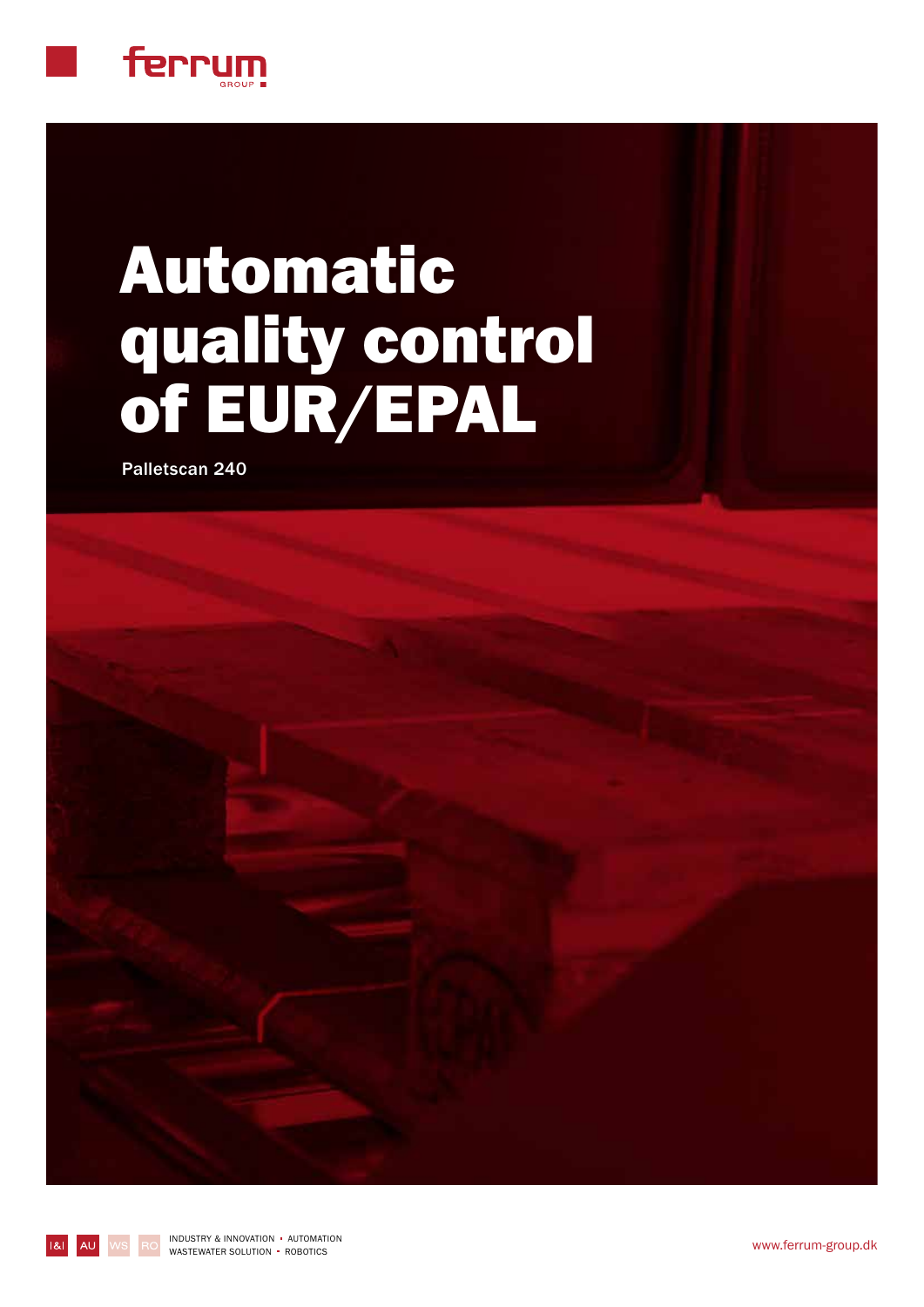### Table of contents

#### Introduction

03 Table of contents 04 A team of experts 05 Facts about the machine

#### Specifications

07 User interface 08 Production optimisation 09 3D scanner & 2D camera 11 Nail presses & brush section 13 Integration 14 Specifications



# Ferrum Group 45 75 95 44 24

Call and set up a no-obligation meeting to learn more about Palletscan 240 and its potential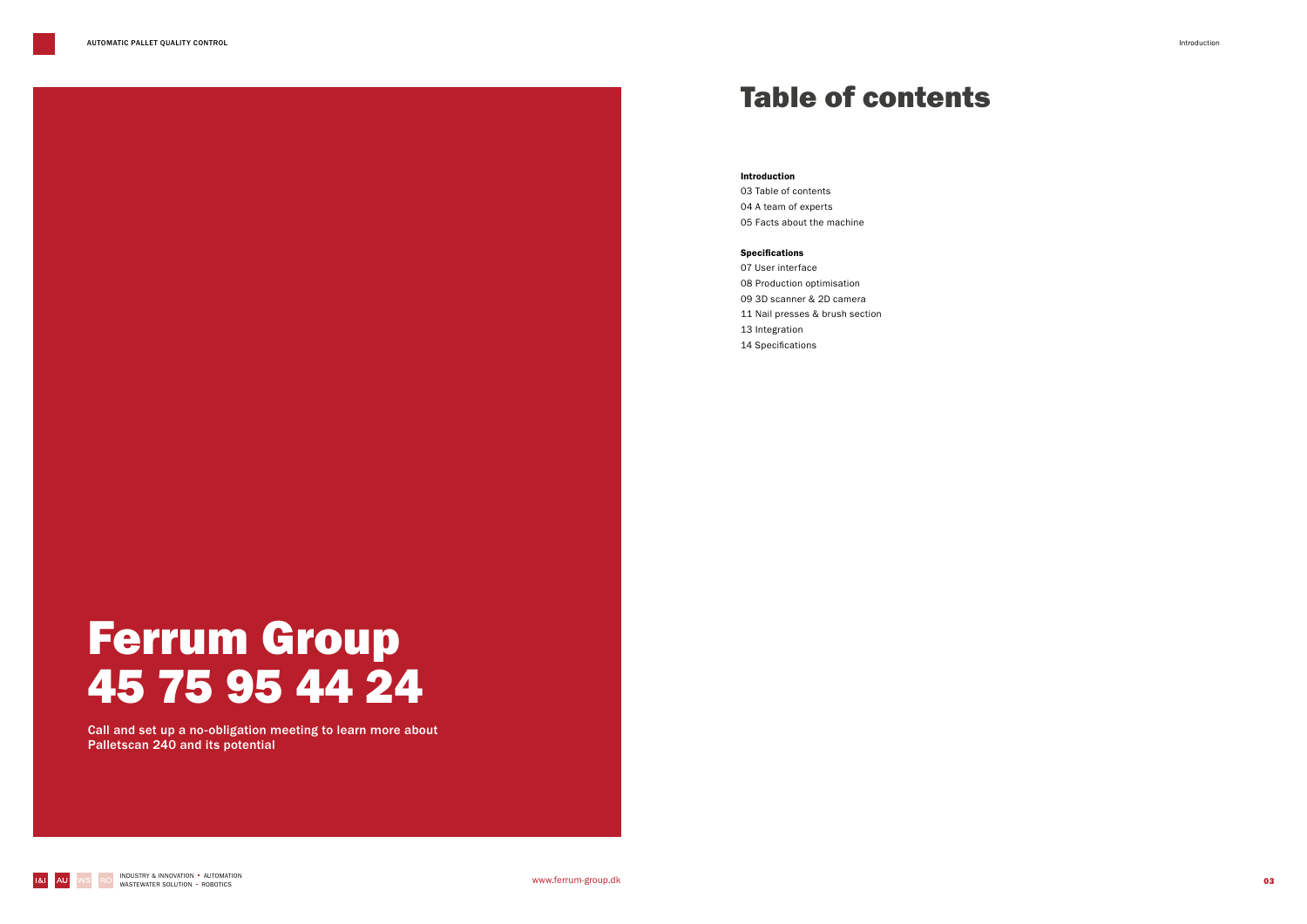## Facts about the machine

- · Capacity 240 pallets/hour
- · Option to select multiple languages
- · Scanner station with 2D & 3D SICK scanners, includes software for analysing data
- · Weighing station where each pallet is weighed to detect moisture in the wood
- · Brushing station to brush off dust and other unwanted particles from the pallets. · Conveyor through the system
- with heavy duty roller · Aligning station for aligning
- pallets before scanning · Nail press where protruding nails with or without heads are pressed down









### A team of experts

- 
- 
- 
- 
- · Pallet magazine for placing up to 15 pallets
- · Extraction unit included and is ready fitted for connection to external extraction.
- · Waste conveyor

Our team of experienced project managers, developers and skilled craftsmen can solve tasks ranging from mechanical design to large-scale turnkey industrial solutions, either independently, or in collaboration with our partners.

We gladly assume overall contractual liability for all activities associated with risk assessments and documentation. This may involve a project relating to the major modernisation of a complex production department, or

building a new development from scratch, which involves many elements such as floor construction and installation, development and procurement of process equipment, to supplying automation, integration and commissioning.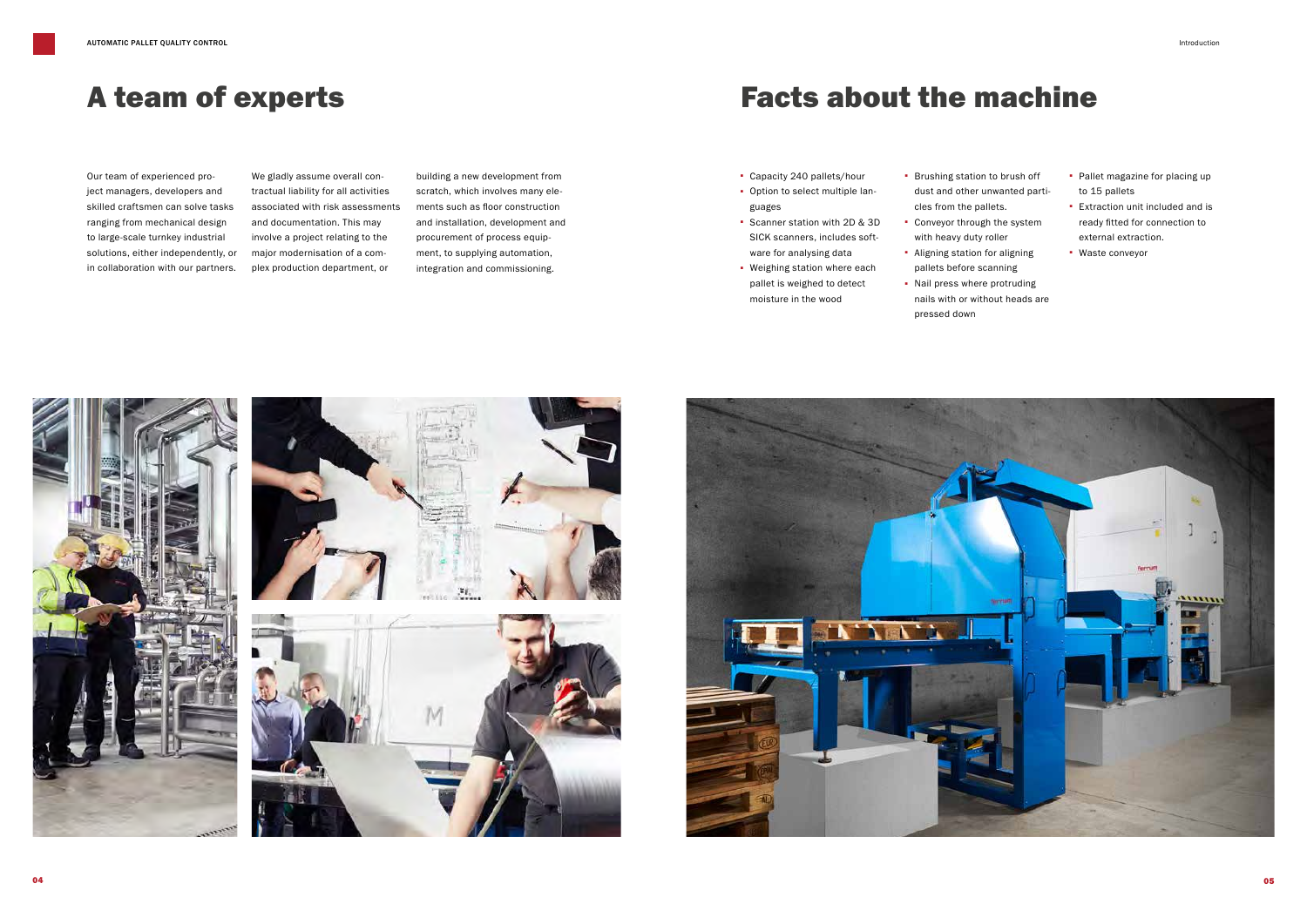# Specifications

The pallet scanner is controlled via a PC and PLC solution with a user-friendly and uncluttered HMI panel. From here, there is the option to define certain default quality control tolerances for pallets.

This ensures the desired sorting result and quality control levels are achieved, while also permitting an acceptable level of flexibility.

The HMI operator panel with touch screen and easy to understand screen display is used for controlling the machine. Any changes can be implemented quickly, often via the Internet.

Data and analyses can be accessed directly from the system, which allows for parameters and other settings to also be adjusted and set.

Analyses and statistics are stored in the system and there is an option to connect the system to the customer's ERP system or other similar system.

The scope of adjustment options available via the HMI operator panel is determined by the customer, which means that operators and technicians only have access to make system adjustments to the extent the customer wants.



### 

**Total bredde** Yderside til ydersi Højde ydre mål Højde indre mål **Total længde** Yderside til ydersi Yderside til inden Ydre brædder på u Midterste bræt på Ydre og midterste Midterste bræt på Palleblokke langs



| Seneste paller 1         |   | <b>Status</b> | Værdi  |
|--------------------------|---|---------------|--------|
|                          |   |               | 806.0  |
| ide af midterklods.      |   |               | 465.0  |
|                          |   |               | 146.0  |
|                          |   |               | 100.0  |
|                          |   |               | 1198.0 |
| ide af midterklods       |   |               | 673.0  |
| ide af midterklods       |   |               | 530.0  |
| underside og palleblokke | × |               | 99.0   |
| underside og palleblokke |   |               | 145.0  |
| brædder på overside      |   |               | 142.0  |
| overside                 |   |               | 101.0  |
| ide mål                  |   |               | 138.0  |

## User-friendly operation

User interface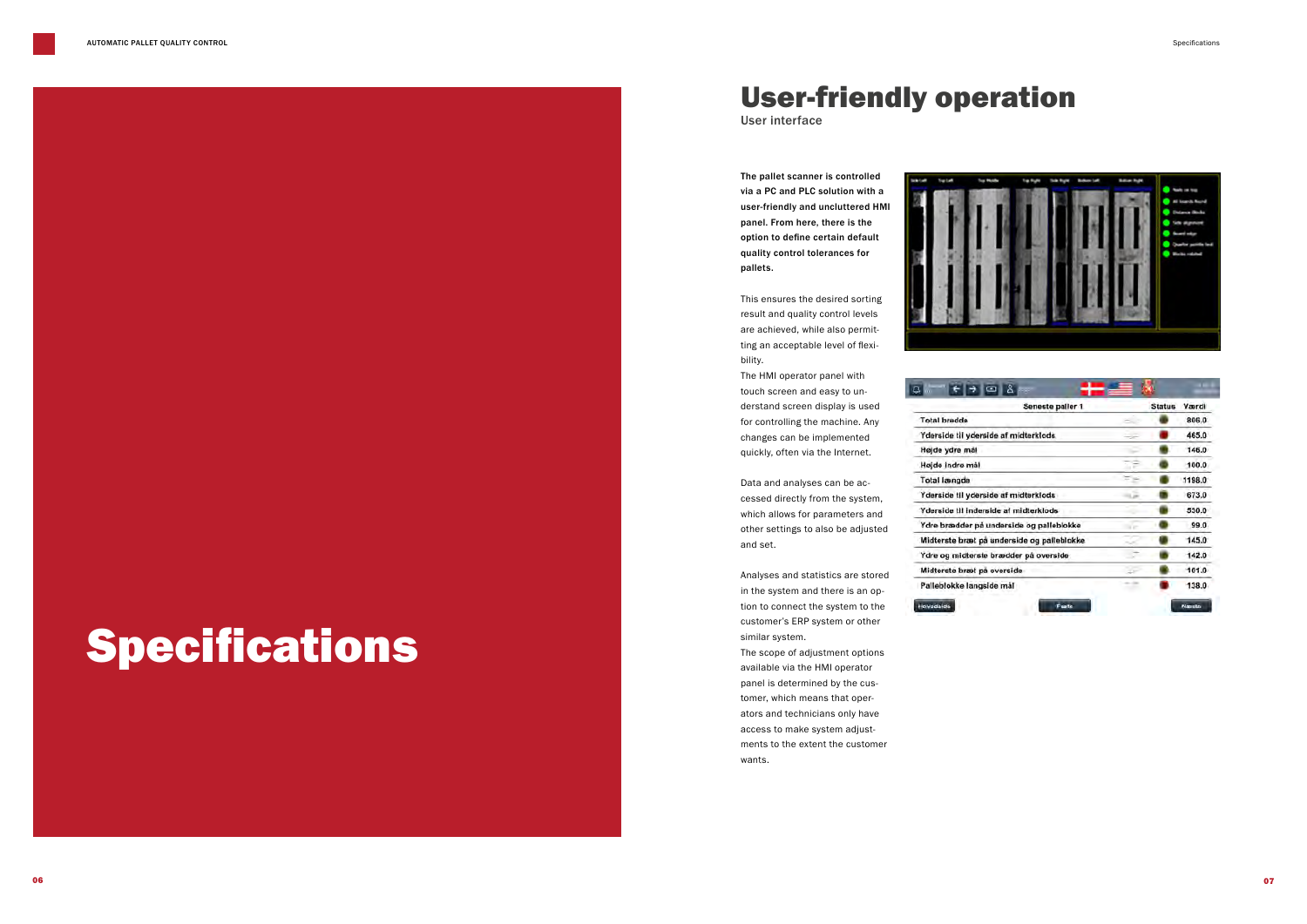### Decreases the risk of production shutdown

Production optimisation

Pallets with loose or missing boards or blocks are effectively eliminated to prevent them ending up in production and ultimately causing a production shutdown.

To ensure high quality, PALLET-SCAN provides 240 options to analyse each individual board on the pallet, so that unacceptable weaknesses are registered before the defect progresses further to production and packing.

The system can also register nails and other objects protruding from the pallets, thus eliminating the risk of damaging sensitive goods.

Damp pallets can be eliminated so they do not end up in production, and pallets with different colour nuances can also be eliminated. To ensure transparency and

improvement of the production process, statistics can be compiles with respect to pallet quality, defects and deficiencies. This provides an overview of what areas on pallets are most often defective and flawed.



### 3D scanning ensures optimum inspection of the pallet

3D scanner & 2D camera

To ensure each pallet is optimally analysed, the top, blocks and bottom are scanned using three different sensors, which are angled to minimise blind angles.

The system generates a 3D model of the pallet based on the scan, which is then analysed using the predefined settings.

The system can scan up to 240 pallets per hour and conveyor belt speedcan be up to 0.5 m/s.

To ensure continuous operation without stops, a forced draught fan is fitted that cleans the glass on the sensors. All sensors are also mounted on brackets for ease of maintenance.

### SICK 3D laser scanning specifications

- · Resolution approx. 0.5 x 0.5 mm
- · Pallet measured with 3-4 mm accuracy.
- · Distance measurement between blocks.
- · Scanning of number of boards and blocks.
- · Scanning of edges and defective boards.
- · Scanning for holes in boards.
- · Warped boards more than 3-5 mm. (Can indicate split boards)
- · Scans the entire block surface and counts the blocks. · Checks for rotated blocks. · Defects and marks measuring 3-5 mm can be spotted. · Visible and free-standing nails,
- with and without heads, are registered.







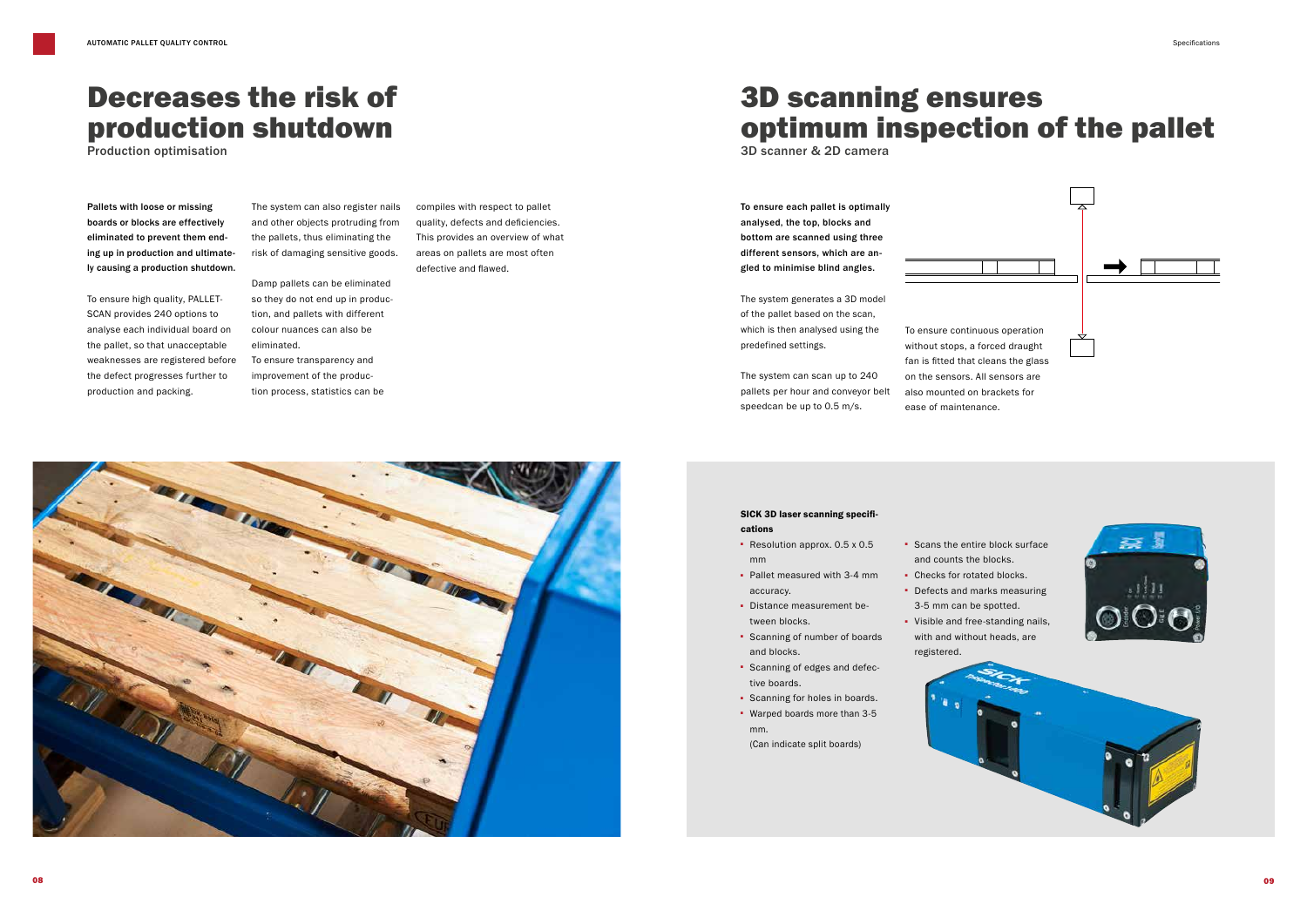### 2D camera ensures visual analysis

3D scanner & 2D camera

Even minor discolouration on the pallet can be detected using the installed 2D camera. The camera can identify pallets with dark spots and abnormal colouration.

### 2D contract camera analysis specifications

- · Resolution of >1 x 1 means that defects measuring 5 mm in diameter can be identified.
- · Pallets that are too dark can be identified and eliminated according to customer specifications.





### Prevent damage to visible nails

Nail presses & brush section

### Palletscan 240 registers free-standing and exposed nails and other objects protruding from the pallet surface. Nails are immediately pressed down into the pallet using the nail press.

This minimises the risk of undesirable objects triggering a production stop, and avoids nails and similar objects from causing damage to sensitive products.



Specifications

Analysis from the 2D contract camera is an important part of the general analysis of the pallet state and quality, including precise measurement of the pallet.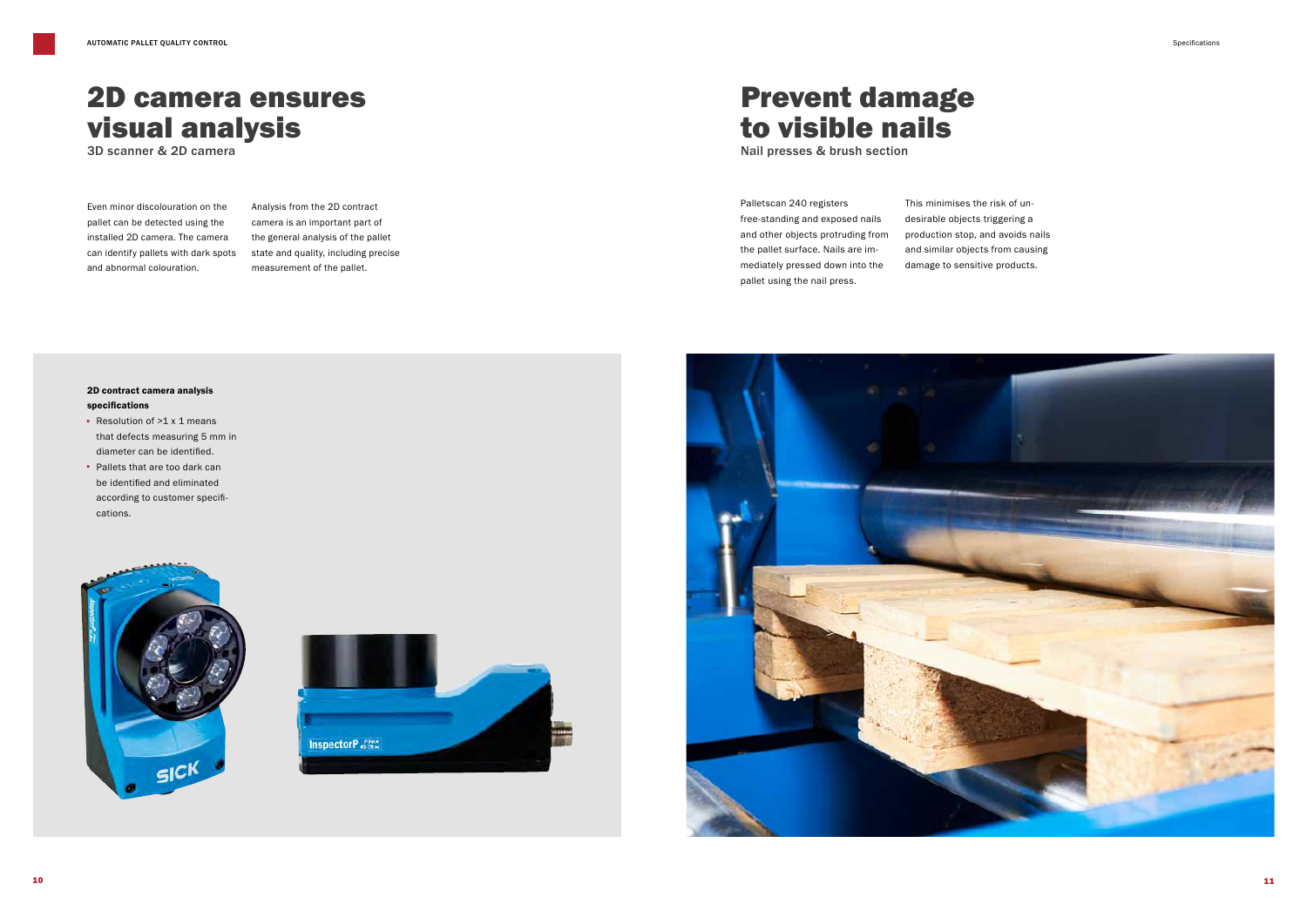**Fysisk stop**

**Fysisk stop**

**Palle A** 

## Pallet inspection Complete system

Palletscan 240

#### Layout:

- · Destacker
- · Vision unit (nail press, brush,
- load cell and reject conveyor) · Rotary table
- · Stacks
- · A, B, C and damp pallet conveyor

#### Hardware:

- · S7 1500 safety PLC (Tia portal V15)
- · 1500 TP comfort panel
- · Siemens frequency converter on all motors (G120 and V20s)
- · SICK TriSpector 3D scanner (resolution 0.42 mm)



### Cleaning pallets from dust and similar particles

Nail press & brush section

The brush sectionis isolated in a cabinet to keep dust and dirt out of the environment surrounding the sensor. The extraction unit is also included in the concept.

The collected waste is transported away via a waste conveyor, can be conveyed directly to a waste container.

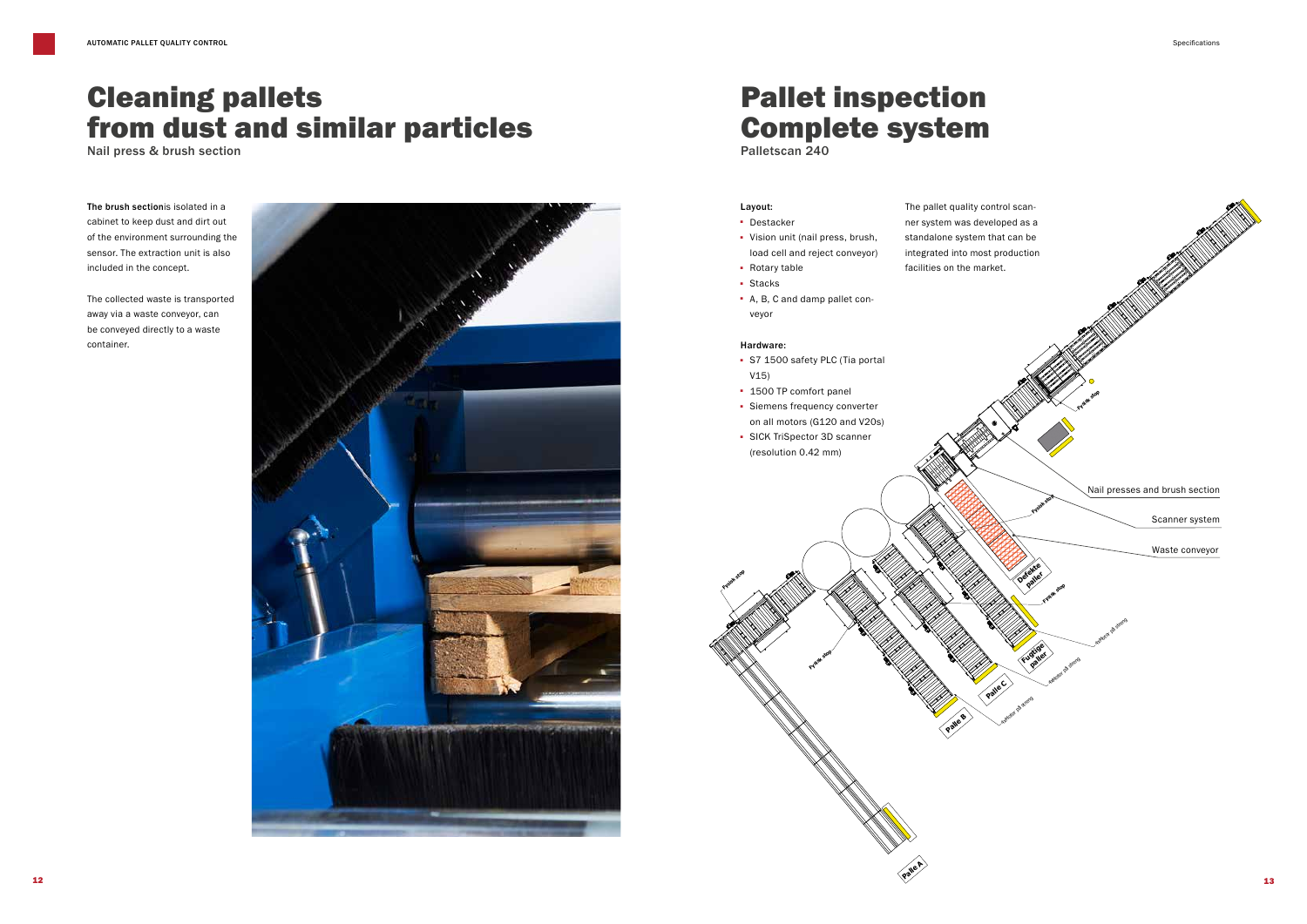### Specifications

- · User-friendly operation in multiple languages, including Danish, English, German and others
- · Flexible solution where any changes can quickly be implemented, often via the Internet
- · Statistics showing what pallet measurements are not approved, thus ensuring transparency in relation to pallet defects.
- · Designed with easy service at the forefront to minimise production downtime.
- · The system is supplied in a cabinet that ensures the correct lighting conditions for optimum scanning, and eliminates the



- nuisance class 2 laser light can cause in the surrounding environment.
- · The brush section is fitted in a cabinet to keep dust and dirt out of the environment surrounding the sensor.
- 5scanner system capacity of 240 · A fast conveyor speed of 0.5 m/s provides a maximum pallets per hour. The speed can be increased if requested by the customer.
- · Sensors are mounted on brackets with sockets for fast and easy maintenance.
- · Sensor resolution approx. 1 x 1 mm. This produces a highly accurate scan of the pallet.
- · Analyses are rotated together with the pallet to ensure measurements are stable.
- · Option to register nails and other objects that protrude from the pallet surface.
- areas on each search encared<br>a high degree of flexibility and · The option to analyse individual areas on each board ensures quality in assessing pallet quality.
- Pallet discolouration can be detected via the 2D camera, with sorting based on colour and size of the discolouration, according to customer specifications.







Kortside

| Scale:<br>Technical reference:<br>1:10 | Created by:<br>CB(ESTI)                | Approved by: |   |                                                             | Mass:<br>22,33 kg       |              |  |
|----------------------------------------|----------------------------------------|--------------|---|-------------------------------------------------------------|-------------------------|--------------|--|
|                                        | Document name:<br>10127-01-001-Base-A3 |              |   | Not specified tolerances after:<br>DS/EN 1090-2, appendix D |                         |              |  |
|                                        | Description:                           |              |   | i Part name:<br>10127-01-001-Base                           |                         |              |  |
| INDUSTRY & INNOVATION                  | Material:<br>Pine. Scots               |              | A | Version: Release date:<br>$07 - 12 - 2017$                  | Sheet:<br>$\frac{1}{2}$ | Paper:<br>A3 |  |

Euro-pallet specifications: Software for both scanners and data processing is based on current specifications.

r.

Specifications